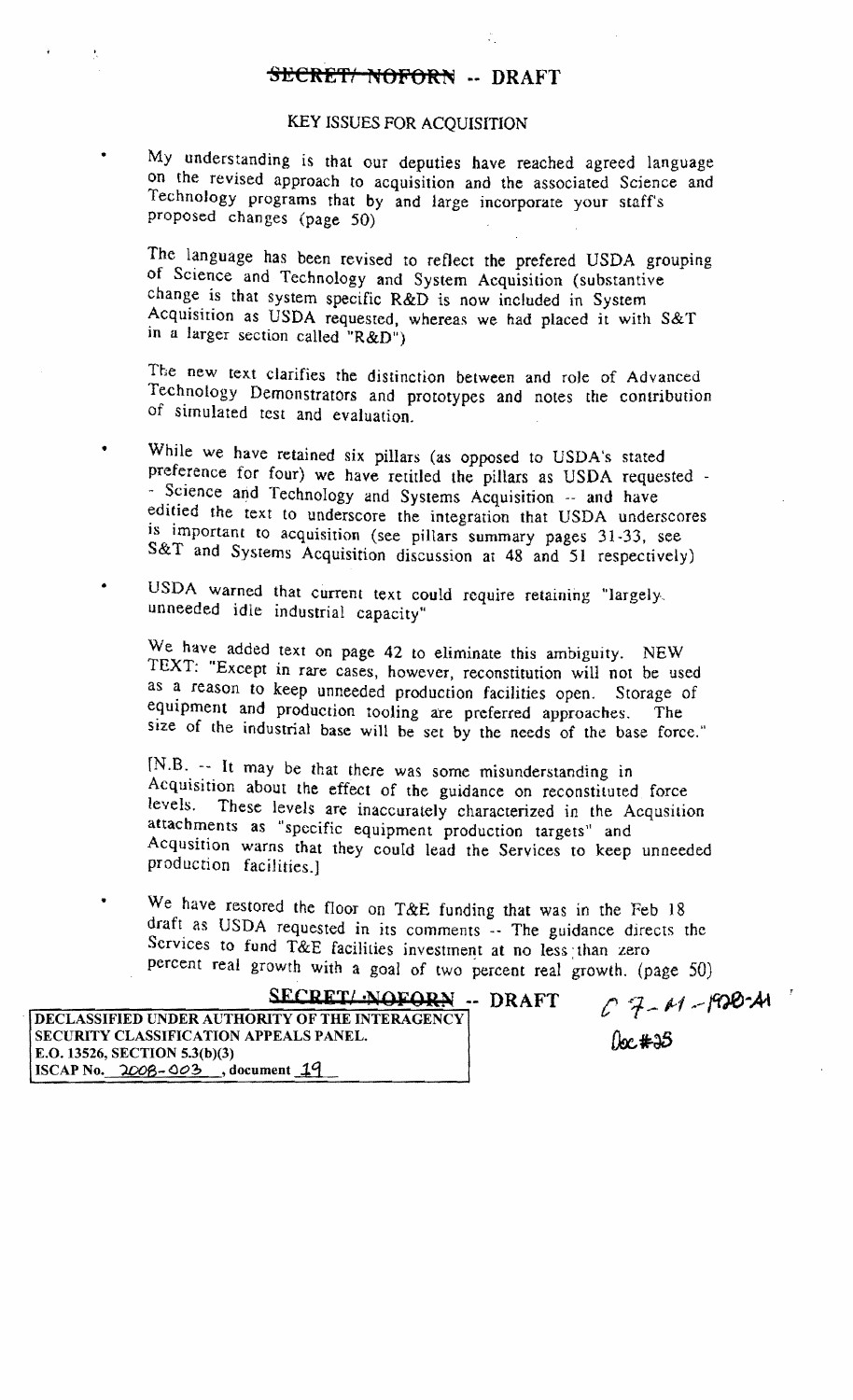

**ACQUISITION** 

**SECRET/NOFORM**<br>THE UNDER SECRETARY OF DEFENSE

WASHINGTON. DC 20301

cc: pp (Zal/Wade)<br>R&P (Dale/Dave) Larry Carol  $SL($ orig $)$ 

## MEMORANDUM FOR PRINCIPAL DEPUTY UNDER SECRETARY OF DEFENSE (STRATEGY AND RESOURCES)

SUBJECT: FY 1994-99 Defense Planning Guidance Comments

ThanK you for the opportunity to participate in the drafting of the OPG. I have two major concerns discussed below and documented in the attachments where I believe changes must be made if we are to have consistent guidance within the DoD across areas of interest to both of us.

First, the draft DPG's treatment of the revised approach to acquisition and the associated Science and Technology program does not accurately reflect and the associated Science and Technology program does not accurately reflect proposed update of this material is at Tab A. The Deputy Secretary. A proposed update of this material is at Tab A.  $\frac{1}{100}$  $A$   $N!$   $s$ ti $\epsilon$ 

Second. the draft's direction on reconstitution is excessive and inadequately justified, and could, if interpreted literally, result in unwarranted diversion of funds from needed near-term technology and<br>acquisition programs to pay for largely unneeded idle industrial capacity. This material on reconstitution needs to be seriously reconsidered prior to issuance of the DPS. Specific recommended changes are discussed at Tab B.

In addition to these two major concerns. I have identified two other general issues where changes appear desirable.

First. I am uncomfortable with the restructuring of the traditional four  $\mathcal{L}$ +A $\sim$  6  $^*$ pillars<sup>\*</sup> on page 27. The proposed division of modernization into "RAD<sup>\*</sup> and  $\sim$ "Procurement" is inappropriate from a conceptual perspective -- the pillins bit distinction should really be between Science and Technology and Systems Acquisition. But in my view, even this breakdown may be unuseful and potentially inconsistent with the theme of integration emphasized in the Department's policy papers on the revised approach to acquisition. On balance, I would prefer to maintain a single modernization pillar and to  $5/5$ t $\leq$ Arguisities As balance, I would prefer to maintain a single modernization pillar and to  $5/5$ <br>provide guidance on S&T policy within that context.

Second. I believe the mandatory guidance for selected specific<br>acquisition programs is too restrictive in this period of rapid change and tight budgets. Mandatory protection of specific programs should be limited to those very few that the Secretary is confident he will not need to change between now and the time the President submits the new 94-99 FYDP to the Congress next year. Furthermore, there are several topics fmportant to sound

UNCLASSTE FED UPON REMOVAL<br>OF SECRET/NOFORN ATTACHMENTS.

s , , R ( TIN 8 F 9 R N

~j,d  $1$ *A*guage  $A$ ucou  $2.40$  kz to  $\forall t$ AMb .92 it's

 $V_{\rm ext}$ se $\bullet$ 

 $d$ (sesse)( $\alpha$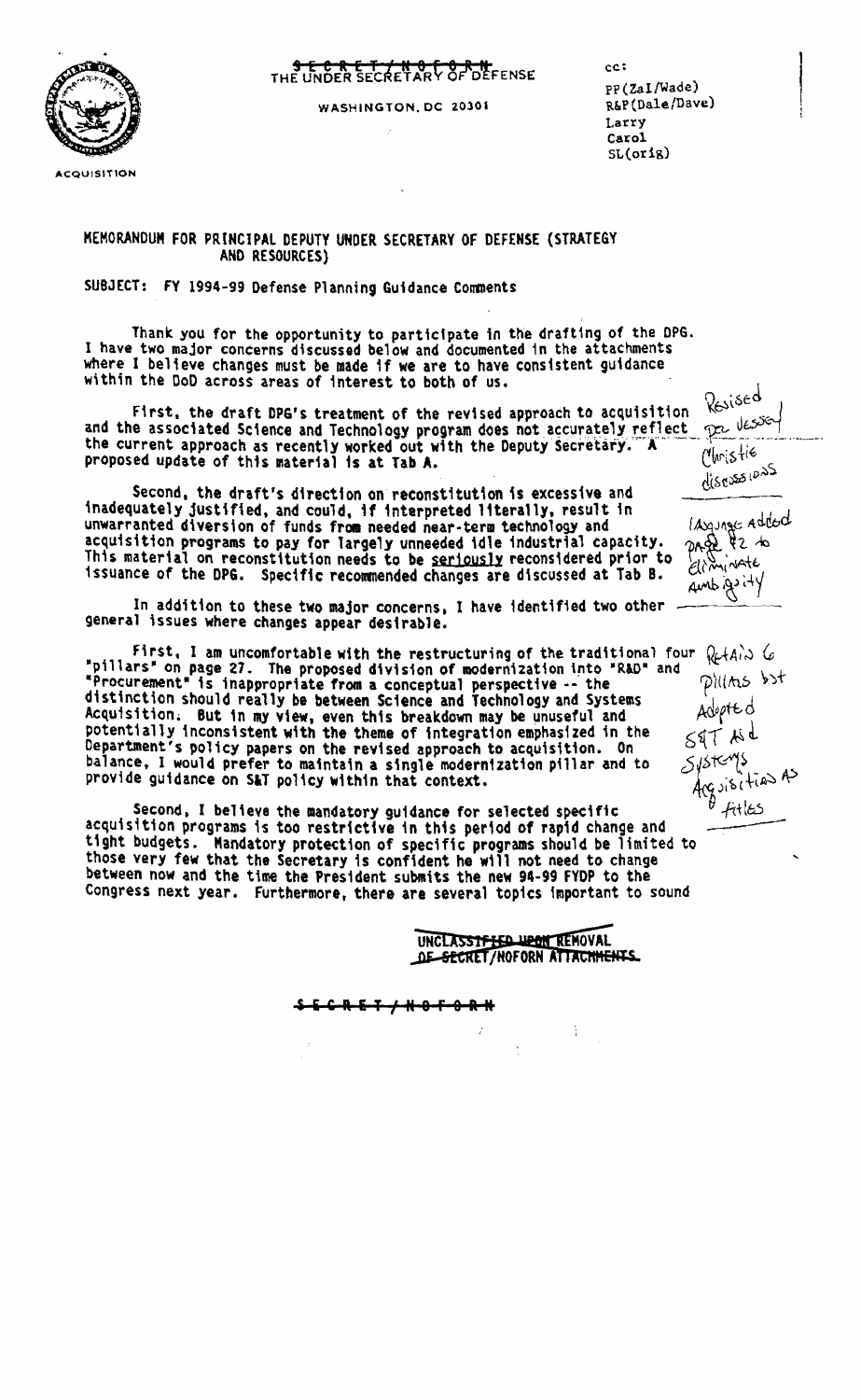acquisition planning that are largely missing or incomplete in the draft DPG.<br>The ability of the acquisition community to plan and manage would be improved If these topics were to be addressed. Specific recommended changes to this acquisition guidance are included at Tab C.

Finally, other less significant changes relating to sentence structure and logic corrections are annotated in 'red' at Tab D.

I would appreciate an opportunity to have Dr. Don Fraser personally review your proposed revisions dealing with acquisition strategy and reconstitution before the document is finalized. Also, I look forward to reviewing the Illustrative Planning Scenarios prior to issuance of the DPG.

Son Aockey

Ł.

Attachments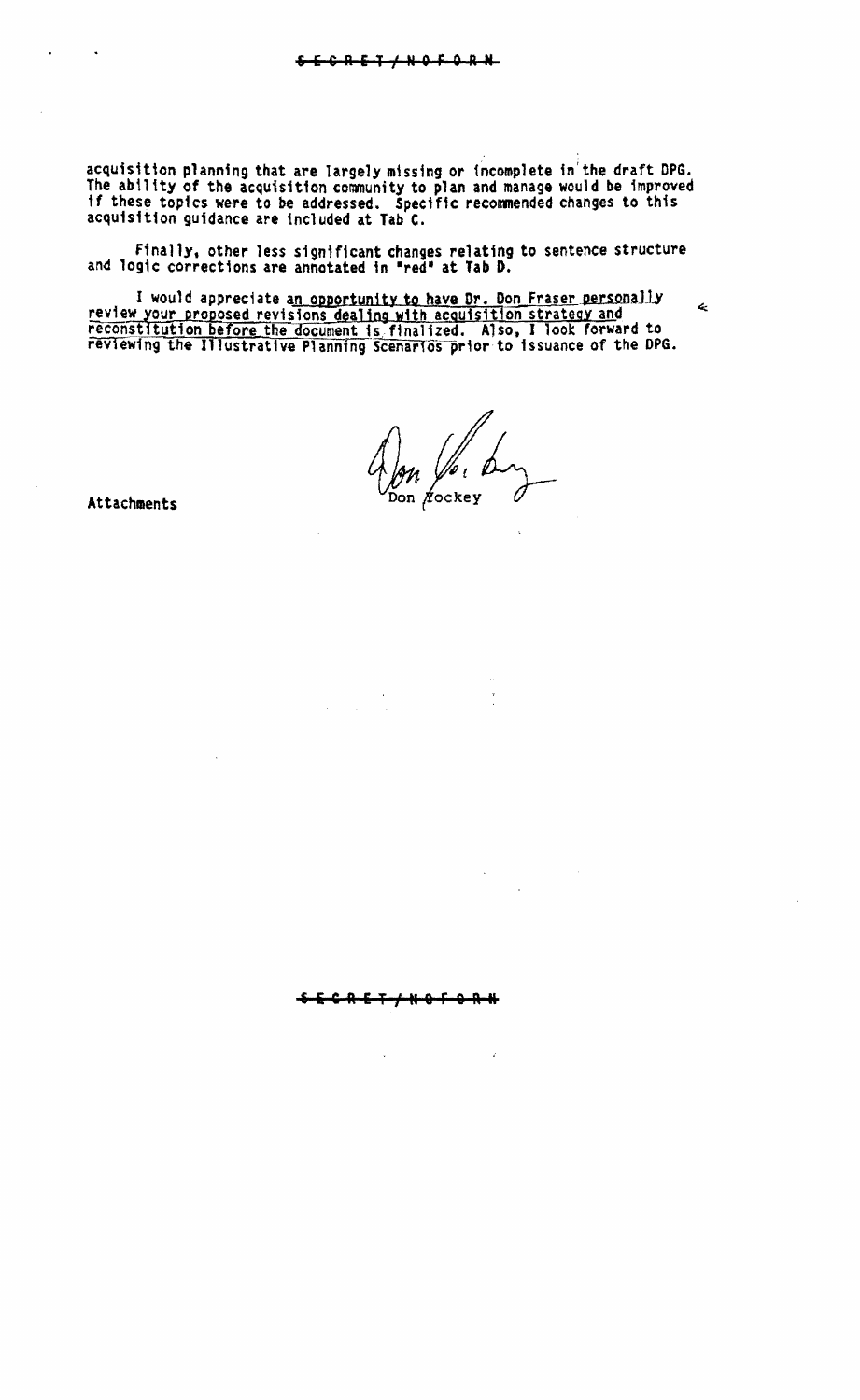# OUSD(A) COMMENTS: REVISED ACQUISITION APPROACH/SCIENCE AND TECHNOLOGY  $(TAB A)$

- (U) Sections II & IV. Pages 9. 10. 27. 35, 38 and 40: The draft DPG attempts to reflect the Department's increased focus on defense technology. Unfortunately, in doing so, the draft mistakenly equates the "R&D" funding and programs with the intended new priorities. This is technically incorrect in that the R&D budget categories are dominated by the funding for large scale Engineering and Manufacturing Development programs such as the F-22. What is intended is increased funding in the "Science and Technology" accounts (R&D Budget Activities 1 & 2, formerly the 6.1, 6.2, and 6.3A portions of R&D). This terminology is being used in other policy statements and should be reflected in the DPG. Furthermore, several substantive aspects of the draft DPG material on technology deal primarily with peripheral matters rather than the central aspects of the SAT strategy.
	- Recommendation: Change draft material annotated in "red" on the marked version at Tab D. These specific changes to the S&T material in the DPG to reflect this important point will bring the DPG into agreement with the acquisition and technology base management policies and procedures recently approved by the Deputy Secretary. The brief paper on Defense Acquisition personally edited and approved by him just this last week is attached. It will be approved for release after Mr. Atwood testifies to Congress next week. Also attached is the draft paper on Science and Technology Management and Oversight.

<del>SECRET/NO</del>1

 $\mathcal{A}^{\pm}$ 

 $TAB$   $A$ 

Science \$

technology

Sed

 $56<sup>6</sup>$ 

ww

 $4e^{4}$ 

vice<br>ice<br>(U)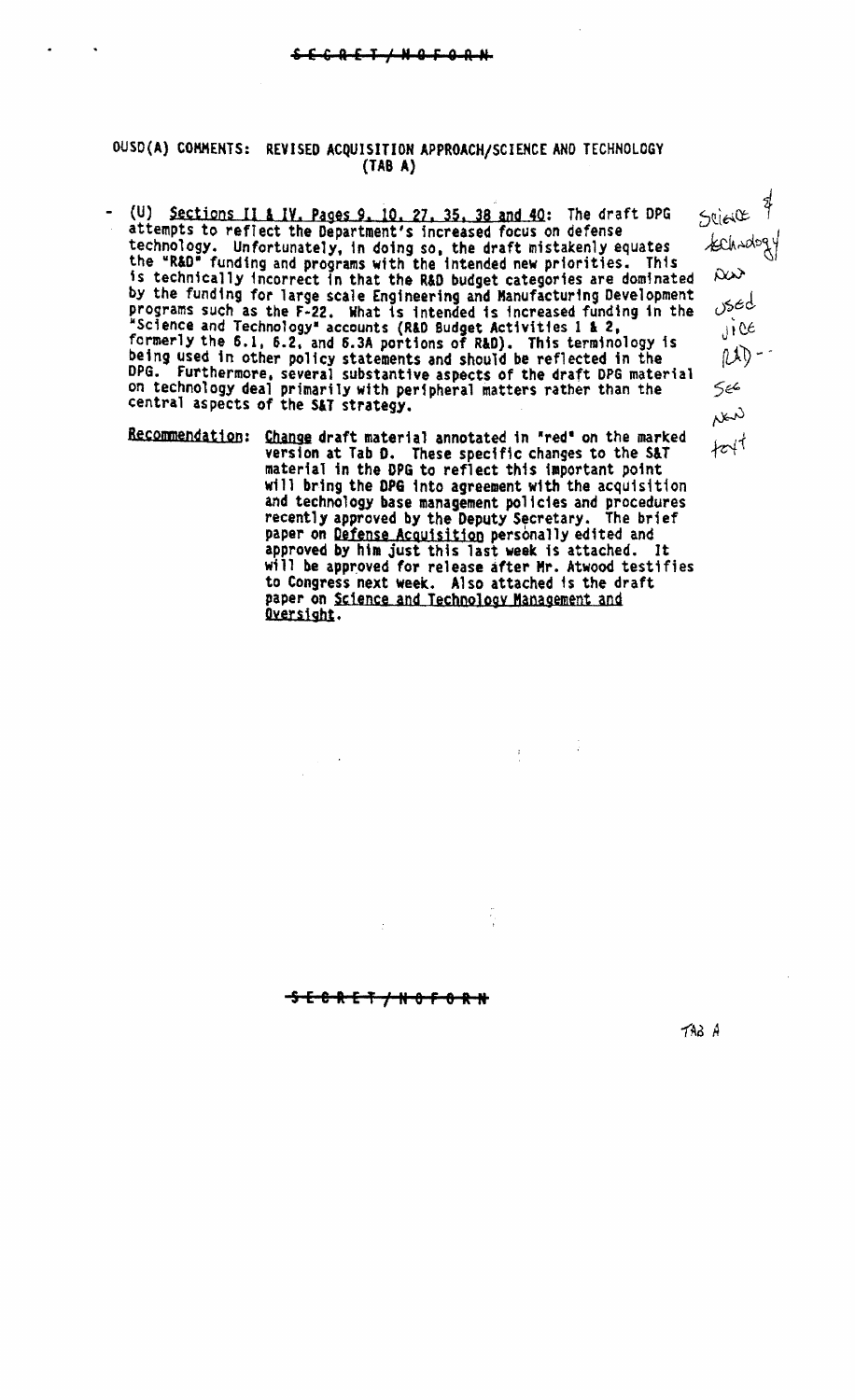### OUSO{A) COMMENTS: RECONSTITUTION PLANNING (TAB 8)

(U) Section Il.D., Pages 16-18: The reconstitution policy material on these pages is generally correct, except for the paragraph on page 17 that directs the Services to plan to expand their forces in the future that directs the Services to plan to expand their forces in the future  $\frac{1}{2}$   $\frac{1}{2}$ using equipment <u>different</u> from that that is expected to already be in  $\sim$  <sup>exac</sup>t

Recommendation: Change draft material annotated in "red" on the marked version at Tab O.

- (U) Section IV,B., Pages 33-35: Detailed programming guidance on reconstitution planning that spans these pages has not been adequately developed, nor have the likely impacts been appropriately considered. While the general guidance on "smart lay-away" and maximum possible use  $\qquad\gamma$ of the civil sector is clearly appropriate, the establishment of specific equipment production targets is quite arbitrary and poses the <br>hazard of diverting funds from needed near-term technology and (Alguna (Alguna) hazard of diverting funds from needed near-term technology and acquisition programs to support industrial capacity that has not been shown to be needed. The main point here is that the construction of the Addcd<br>guidance is such that Service programmers, should they try to be fully<br>responsive, would have to err on the side of funding industrial cancely guidance is such that Service programmers, should they try to be fully responsive, would have to err on the side of funding industrial capacity because of the absence of any precise analytical methodology for  $\frac{10}{40}$  s(4 $\frac{16}{5}$ "proving" that the nation could "for sure" gear up for military production of the specified ships, aircraft, etc. faster than could some emergent future global threat. Furthermore, this programming guidance  $\frac{(100 \text{ V})}{2}$  appears to directly conflict with the intended policy guidance on page  $\frac{1}{2}$ appears to directly conflict with the intended policy guidance on page 17 that directs the Services to focus reduced defense resources on the  $\left\{ \begin{array}{c} 1 & 0 & 0 \\ 0 & 0 & 1 \end{array} \right\}$ 

Recommendation: Change draft material annotated in "red" on the marked  $\begin{pmatrix} 1 & 0 \\ 0 & -1 \end{pmatrix} \in$ version at Tab  $D$  to be consistent with the paper on Defense Acquisition attached to Tab A and the supporting paper on <u>Defense Industrial Base</u> attached<br>to this tab. particle<br>Solety<br>Foe *Reconstitution* 

S E 8 RET I N 8 F Q **R N**